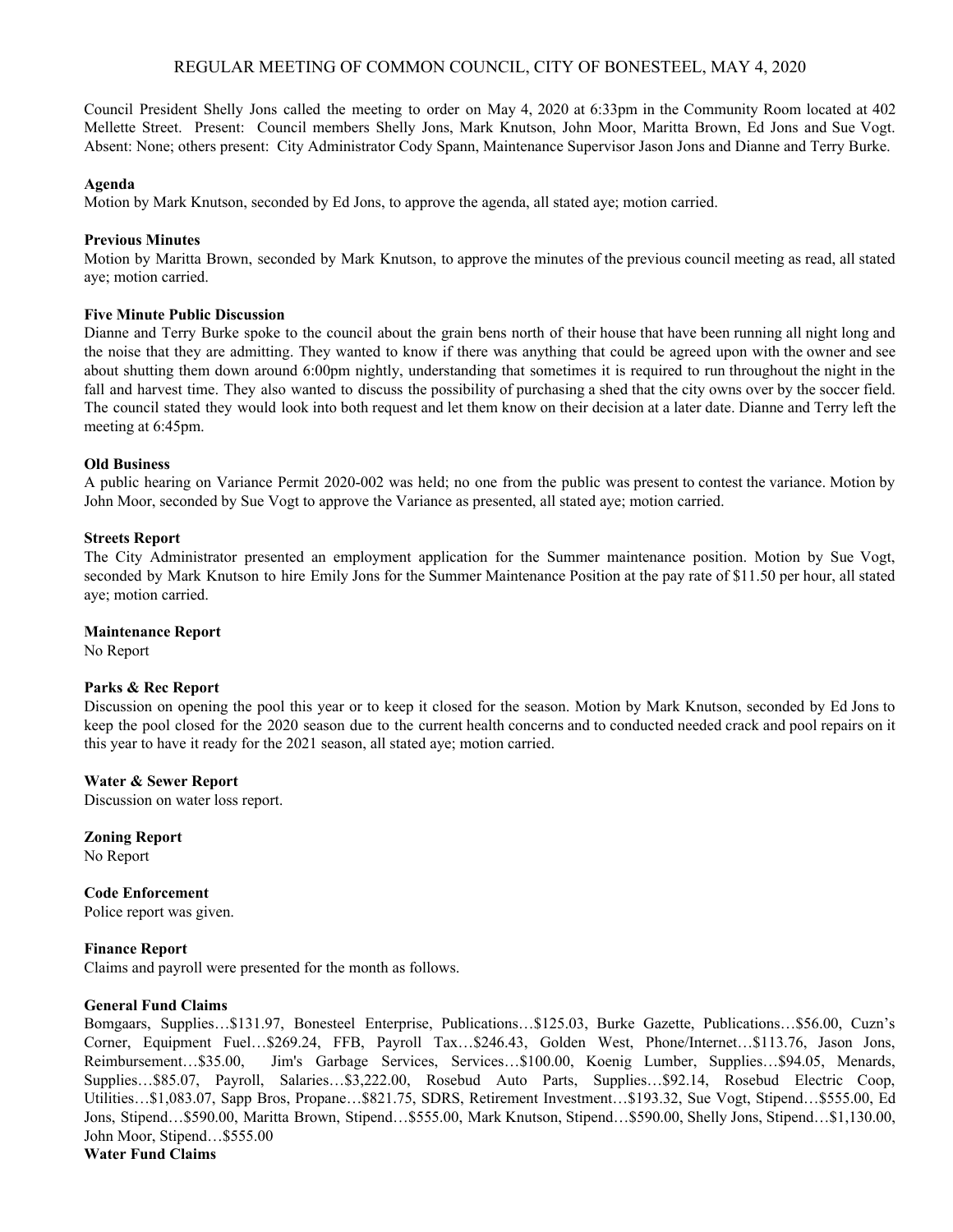Core & Main, Supplies…\$79.80, FFB, ACH Billing Fee…\$25.00, FFB, Payroll Tax…\$78.16, Jason Jons, Reimbursement…\$4.60, NRWA, Rural Water Loan Payment…\$289.68, Payroll, Salaries…\$1,032.50, Rosebud Electric Coop, Utilities…\$85.24, SD Association of Rural Water, Annual Fee…\$370.00, SD Dept of Health, Water Testing fee…\$15.00, SDRS, Retirement Investment…\$61.29, TCWUD, Water…\$2,520.75, US Bank, DW SRF Loan Payment…\$5,439.50

#### **Sewer Fund Claims**

Core & Main, Supplies…\$766.80, FFB, Payroll Tax…\$78.16, Payroll, Salaries…\$1,021.50, SDRS, Retirement Investment…\$61.29, US Bank, CW SRF Loan Payment…\$4,844.47

Motion by Sue Vogt, seconded by Ed Jons, to approve payment of monthly bills and pay roll, all stated aye; motion carried.

### **Adjourn – Sine Die**

Motion by Maritta Brown, seconded by Mark Knutson to adjourn as old council at 7:26pm, all stated aye; motion carried.

# **Opening of New Meeting and Council**

Council President Shelly Jons called the new council into order at 7:27pm at the Community Room located at 402 Mellette St. Present: Council members Shelly Jons, Mark Knutson, John Moor, Maritta Brown, Ed Jons and Sue Vogt. Absent: None; Others present: City Administrator Cody Spann and Maintenance Supervisor Jason Jons

### **Appointments of Alderperson's**

Council President Shelly Jons appointed Sue Vogt as Alderperson I of Ward I for one year, Maritta Brown as Alderperson I Ward II for one year, Mark Knutson as Alderperson II Ward II for one year and John Moor as Alderperson II Ward III for one year. The Mayor position will remain vacant until a later date. Motion by Ed Jons, seconded by Shelly Jons to approve the appointments of Alderpersons, all stated aye; motion carried. The oath of office was read and signed by the council members.

### **Official City Appointments**

Council President Shelly Jons appointed the Bonesteel Enterprise as the official City Newspaper, First Fidelity Bank, Bonesteel Branch, as the official City Bank, Rachelle Norberg as the official City Attorney, Cody Spann as the City Administrator/Finance Officer and Chief of Police, Ed Jons and John Moor as the streets committee, Mark Knutson and John Moor as the maintenance committee, Sue Vogt and Ed Jons as the parks and rec committee, Mark Knutson and Shelly Jons as the water and sewer committee, Shelly Jons and Maritta Brown as finance committee, Sue Vogt and Maritta Brown as zoning committee, and Shelly Jons and Ed Jons as code enforcement committee. Motion by Mark Knutson, seconded by John Moor to approve the appointments as stated, all stated aye; motion carried.

# **Election of Council Officers**

Motion by Sue Vogt, seconded by Maritta Brown to nominate Shelly Jons as Council President and John Moor as Council Vice President and to cease all other nominations, all stated aye; motion carried.

# **New Business**

Discussion on the State's Back to Normal Plan. Motion by Sue Vogt, seconded by Ed Jons to rescind City of Bonesteel Resolution 2020-01 once the Gregory County Commissioners Rescind their Resolution 3-24-2020 and to allow businesses to resume business within CDC and State Guidance and to follow future Gregory County resolutions and guidance, all stated aye; motion carried. Discussion on the park and ballfield bathrooms and city owned buildings. Motion by Mark Knutson, seconded by Maritta Brown to keep all bathrooms at the parks and ballfields closed and to keep all city buildings closed to public gatherings until further notice, all stated aye; motion carried. The City Administrator presented building permits; 2020-004, 2020-005 and 2020-006 for council review. Motion by Sue Vogt, seconded by Ed Jons to approve the building permits as presented, all stated aye; motion carried. Discussion on the city ordinances and burning items within the city limits. The ordinance states that no trash, or rubbish shall be burned within the city limits and fees could be assessed if a person is caught doing so. Discussion on the City Hall building and cost to repair the roof and siding. The roof estimate was at \$61,587.00 and with all the other repairs needed the total estimate was around \$160,000.00. The council discussed at looking at different courses of action on the building and wanted further information. They requested that District III send a representative to the next meeting for information on different grants that they might be able to utilize. Discussion on the Bonesteel/Fairfax Community Club wanting to fire off fireworks on May 9, 2020 for a community event. Motion by Sue Vogt, seconded by Ed Jons to approve the fireworks for the said date, all stated aye; motion carried.

The city would like to recognize all the local fire fighters and ambulance personnel that are current as of May 1, 2020 which Fire Fighters are: Barron Andrews, Chad Bentz, Jacob Bentz, Eric Bruinsma, Daniel Cahoy, Tucker Dummer, Greg Hausmann, Jason Hausmann, Bob Hausmann Jr., Keith Hovorka, Anton Jensen, Jason Jons, John Peck, Wyatt Reis, Corby Sachtjen, Gene Schmitz, Joe Sheldon, Cody Spann, Tony Vogt and Leroy Wolf. Ambulance personnel are: Jeff Pistulka, Laurie Pistulka, Monica Jons, Jason Jons, Tami Jons, Marc Schmitz, Tony Vogt, Ed Jons, Tina Dummer, Mare Janousek, Lynne Bentz, Sherry Jensen, Ashley Pelc, Corby Sachtjen, Kelby Strand, and ambulance drivers are Tucker Dummer, Barron Andrews, Bob Hausmann Jr., Kathy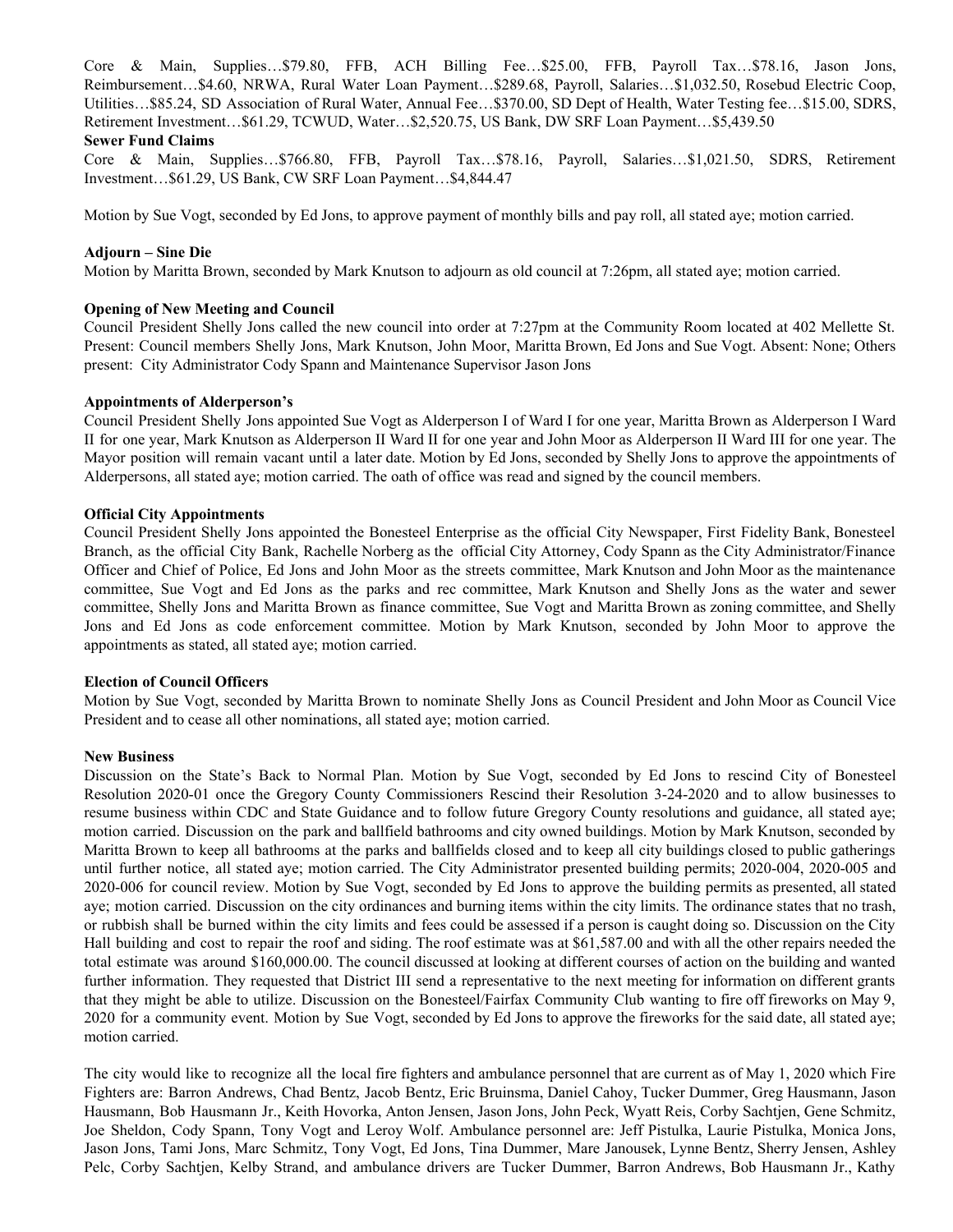Cahoy, Chad Bentz, Greg Hausmann, Lance Schmitz, Daniel Cahoy, and Cody Spann. Thank you for your commitment and selfless service to the community.